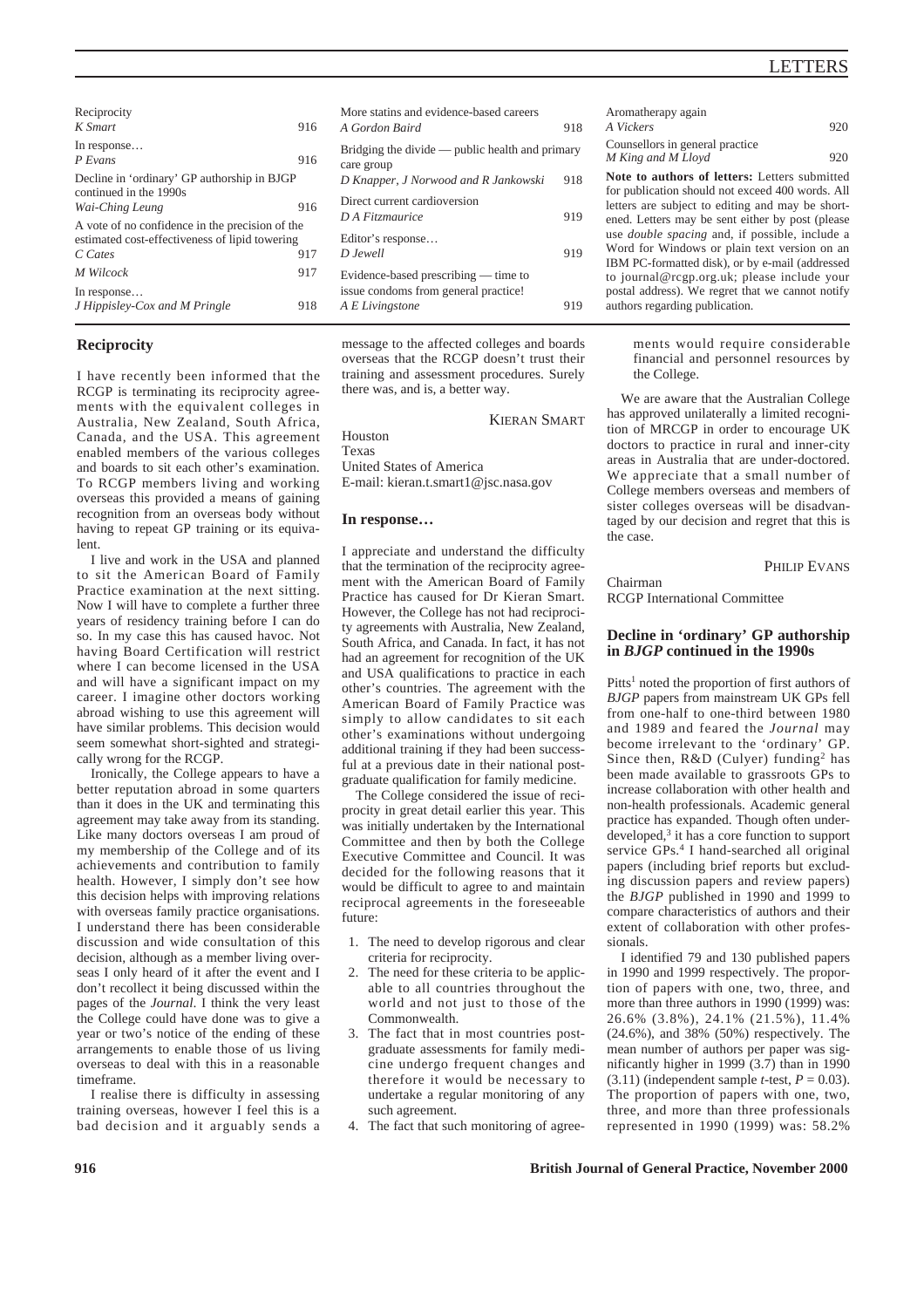CHRIS CATES

(42.3%), 21.5% (34.6%), 15.2% (17.7%), and 6.3% (5.4%) respectively. The mean number of authors per professionals represented in 1990 and 1999 was 1.73 and 1.86 respectively (independent sample *t*-test, *P*>0.05). There were no significant differences in the proportion of first authors from outside the UK in 1990 (10.1%) and 1999 (14.5%) ( $\chi^2 = 0.88$ , df = 1, *P*>0.05). The occupations of the first authors are shown in Table 1. There were no significant differences in the proportions of first authors who were medically qualified in 1990 (79.7%) and 1999 (74.6%) ( $\chi^2 = 0.72$ , df = 1, *P*>0.05). However, the proportion of service GP authors decreased significantly from 34.2% to 21.5% ( $\chi^2$  = 4.05, df = 1, *P* = 0.044), while the proportion of academic GP authors increased significantly from 21.5% to 35.4% ( $\chi^2 = 4.49$ , df = 1, P = 0.034).

The trend for the declining proportion of 'ordinary' UK GP authorship in the *BJGP* has continued, with a corresponding increase from the academic departments. Does this reflect the ability of the academic departments to flourish in spite of considerable pressure or the failure of the recent initiatives to promote R&D in primary care? Do service GPs require more support from the academic departments? The effects of initiatives to encourage increased collaboration have been limited — only about onequarter of the increase in the number of authors per paper represents involvement from other professionals.

WAI-CHING LEUNG Epidemiology and Public Health 1st Floor, Milvain Building Newcastle General Hospital Westgate Road Newcastle upon Tyne NE4 6BE E-mail: Wai\_chingleung@hotmail.com

#### **References**

- 1. Pitts J. General practice research in the
- *Journal*. *Br J Gen Pract* 1991; **41:** 34-35. 2. Department of Health. *Primary care: deliv-*
- *ering the future.* London: Stationery Office, 1996. (Cm 3512.) Hannay DR, Campion PD. University
- departments of general practice: a changing scene. *Br J Gen Pract* 1996; **46:** 35-36.
- Pearson P, Jones K. Primary care opportunities and threats. Developing professional knowledge: Making primary care

education and research more relevant. *BMJ* 1997; **314:** 817.

## **A vote of no confidence in the precision of the estimated costeffectiveness of lipid lowering**

The purpose of a confidence interval is to quantify the uncertainty surrounding the results of a study. Unfortunately, the method used to calculate the cost-effectiveness of lipid lowering by Hippisley-Cox and Pringle (September *Journal*)1 ignores important sources of uncertainty and the reported confidence intervals may be misinterpreted.

By using the unadjusted number needed to treat (NNT) from the 4S study (with its reported confidence interval) the authors make the implicit assumption that the baseline risk is the same for their patients as for those in the 4S study and the benefit of treatment is also identical.

It seems to me that both of these assumptions are questionable. The authors acknowledge the differences between their patients and those in the 4S study but were unable to quantify the overall balance of risks. If they had been able to do so, the relative risk reduction from the 4S trial could perhaps have been applied to the baseline risk of the Nottinghamshire patients to obtain a new NNT. This approach has been advocated by other authors when applying data collected from meta-analyses.<sup>2,3</sup>

A greater problem stems from the observation that the Nottinghamshire patients achieved a much smaller reduction in their lipid levels than in the 4S trial (21% compared with 38% for LDL cholesterol). This is likely to mean that the risk reduction for the Nottinghamshire patients is less than that in the 4S trial and no attempt is made to adjust the cost-effectiveness calculations to allow for this.

Since the confidence intervals reported do not take into account the uncertainty of differences in the baseline risk and reduced lipid lowering they are misleadingly narrow. Indeed, if the baseline risks were similar but the effects of treatment were in line with the reduction in LDL cholesterol achieved, the best estimate of the cost to prevent one coronary event would be around £31 000, which is above the upper confidence interval quoted.

Manor View Practice Bushey Road Centre London Road Bushey WD23 2NN

#### **References**

- 1. Hippisley-Cox J, Pringle M. The costeffectiveness of lipid lowering in patients with ischaemic heart disease: an intervention and evaluation in primary care. *Br J Gen Pract* 2000; **50:** 699-705.
- 2. Egger M, Davey Smith G, Phillips AN. Meta-analysis: principles and procedures. *BMJ* 1997; **315:** 1533-1537.
- 3. Smeeth L, Haines A, Ebrahim S. Numbers needed to treat derived from meta-analyses —sometimes informative, but usually misleading. *BMJ* 1999; **318:** 1548-1551.

Hippisley-Cox and Pringle (September *Journal*)1 express surprise that lipid-lowering drugs in their study were less effective than in 4S, with their patients achieving a 21% reduction in LDS cholesterol compared with 38% (actually reported as 35% in 4S).2 Yet, of their 83 patients, 68% were taking fluvastatin 40 mg daily (expected to produce a 23% to 29% reduction in LDL),<sup>3,4</sup> 28% were taking fenofibrate 200 mg daily (expected to produce about a 20% reduction),<sup>5</sup> and only 4% were on simvastatin 20 mg daily (expected to produce about a 35% reduction).3 This compares with 4S where 37% of the patients took simvastatin 40 mg daily (expected to produce about a 41% reduction) $3$  and the remainder 20 mg daily. Their patients were unlikely ever to achieve the scale of reduction seen in 4S.

This highlights a dilemma for the general practitioner: what treatment strategy should be adopted? For instance, when presented with a patient with an LDL value of 5.91 mmol/l after diet (mean value reported in the authors' study) what biochemical objective should be aimed for — an LDL value of below 3 mmol/l or a reduction of about 33%? What about the choice of statin one that has been shown to decrease mortality and morbidity<sup>6</sup> or, accepting the classeffect theory, an alternative, less expensive statin? Should treatment begin with a low dose and titrate upwards if needed, or an appropriate dose of a statin that, in this instance, should provide the 49% reduction required to move from 5.91 down to below 3 mmol/l? Yet another challenge arising from the compelling cardiovascular benefits of statins.7

|  | <b>Table 1.</b> Occupation of first authors in papers published by the BJGP. |  |
|--|------------------------------------------------------------------------------|--|
|--|------------------------------------------------------------------------------|--|

|                                      | 1990       | 1999       |
|--------------------------------------|------------|------------|
| Academic GP                          | 17 (21.5%) | 46 (35.4%) |
| Service GP                           | 27 (34.2%) | 28 (21.5%) |
| Other medically qualified clinicians | 7(8.9%)    | 15 (11.5%) |
| Researcher                           | 19 (24.1%) | 20 (15.4%) |
| <b>Others</b>                        | 9(11.4%)   | 21 (16.2%) |

MICHAEL WILCOCK Cornwall and Isles of Scilly Health Authority John Keay House St Austell Cornwall PL25 4NQ

**British Journal of General Practice, November 2000 917**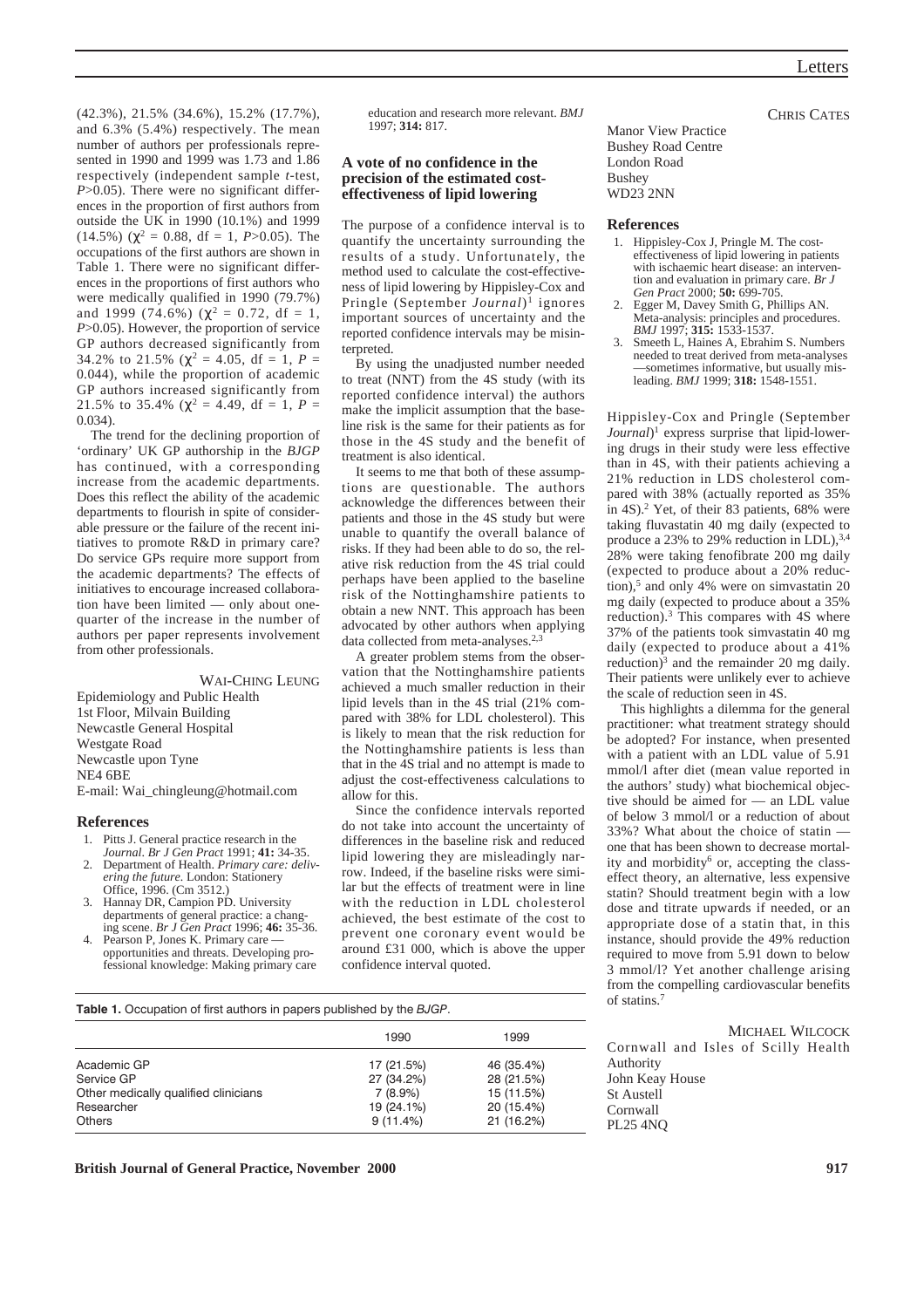## **References**

- 1. Hippisley-Cox J, Pringle M. The costeffectiveness of lipid lowering in patients with ischaemic heart disease: an intervention and evaluation in primary care. *Br J Gen Pract* 2000; **50:** 699-705.
- 2. Scandinavian Simvastatin Survival Group. Randomised trial of cholesterol lowering in 4444 patients with coronary heart disease: the Scandinavian Simvastatin Survival Study (4S). *Lancet* 1994; **344:** 1383-1389.
- 3. Jones P, Kafonek S, Laurora I, Hunninghake D. Comparative dose efficacy of atorvastatin versus simvastatin, pravastatin, lovstatin, and fluvastatin in patients with hypercholesterolaemia (the CURVES study). *Am J Cardiol* 1998; **81:** 582-587.
- 4. Schectman D, Hiatt J. Dose-response characteristics of cholesterol-lowering drug therapies: implications for treatment. *Ann Int Med* 1996; **125:** 990-1000.
- 5. de la Serna G, Cadarso C. Fenofibrate decreases plasma fibrinogen, improves lipid profile, and reduces uricemia. *Clin Pharmacol Ther* 1999; **66:** 166-172.
- 6. Furberg CD, Herrington DM, Psaty BM. Are drugs within a class interchangeable? *Lancet* 1999; **354:** 1202-1204.
- 7. Ritchie LD. Statins and the prevention of coronary heart disease: striking a balance that is desirable, affordable, and achievable. *Br J Gen Pract* 2000; **50:** 693-695.

#### **In response…**

Dr Cates's points are valid. Analyses such as these are not precise and are liable to errors either way. We only wished to give a broad estimation using best available data. In our discussion we did try to acknowledge the limitations regarding coronary risk estimates and the lack of sensitivity analyses.

## JULIA HIPPISLEY-COX

MIKE PRINGLE

University of Nottingham Nottingham NG7 2RD E-mail: julia.hippisleycox@nottingham.ac.uk

## **More statins and evidence-based careers**

The *Journal*'s debate on statins<sup>1-3</sup> contains barely a word on how to convey these risk analyses into meaningful information for patients.

Under trial conditions, is a number need to treat of 13 people with five years' treatment to prevent one event the same as a minimum annual failure rate of treatment of 98.7%?1 Real world results will be poorer. Many would wisely choose not to take tablets.

That would disappoint the managers and politicians who measure the lot of the individual hardly at all. In contrast to public health specialists, managers or politicians, the general practitioner has to support the

Statistics are abstract, a distillation of events that have happened to other people in other places. Statistics mislead many people into believing the future is certain, increasing the dilemma.<sup>4</sup> Absolute, rather than relative, risk figures may allow patients to evaluate better the evidence. The blind application of clinical guidelines made up by people who, even to me, are strangers and who understand little, if anything, about the hopes, aspirations, and beliefs of the patient to whom these life strictures are applied, seems to me a prostitution of our art. Doubts over the value of dietary advice are a case in point. How much enjoyment has been diminished by the apparent dangers in the questionable<sup>5</sup> belief that a single indiscretion will make a measurable difference?

The reasons for the problems within the profession with early retirement, poor recruitment, and morale<sup>6</sup> may reflect a drift from the needs of the individual. A re-establishment of the job description 'providing personal, primary and continuing medical care to individuals and families' might help. This care delivery should be based, as ever, on the best information available (evidencebased practice). Responsibility (clinical governance) always rested clearly with the doctor and patient to reach a solution that best suits the individual, not the system. Only the nomenclature is new. Can we still provide an environment in which an evidence-based approach, with high levels of accountability, is compatible with duties to the individuals who entrust us to manage their care?

The scientists and the population are well represented. There are many individuals within the system who need guidance or protection from a didactic approach. The values and professional rewards that brought most of us into practice are diluted. Is avoiding, or leaving, a system under increasing pressure to ignore the wishes, beliefs, and ideas of the individual an inevitable moral decision?

A GORDON BAIRD

The White House Sandhead Stranraer Wigtownshire DG9 9JA

#### **References**

- 1. Ritchie LD. Statins and the prevention of coronary heart disease: striking a balance that is desirable, affordable, and achievable. [Editorial.] *Br J Gen Pract* 2000; **50:** 693-695.
- 2. Evans PH. The primary prevention of coronary heart disease with statins: practice headache or public health? [Editorial.] *Br J*

*Gen Pract* 2000; **50:** 695-697.

- 3. Hippisley-Cox J, Pringle M. The costeffectiveness of lipid lowering in patients with ischaemic heart disease: an intervention and evaluation in primary care. *Br J Gen Pract* 2000; **50:** 699-705.
- 4. Edwards A, Prior L. Communication about risk — dilemmas for general practitioners. *Br J Gen Pract* 1997; **47:** 739-742.
- 5. Price D, Ramachandran S, Knight T, *et al*. Observed changes in the lipid profile and calculated coronary risk in patients given dietary advice in primary care. *Br J Gen Pract* 2000; **50:** 712-715.
- Lipman T. The future general practitioner: out of date and running out of time. *Br J Gen Pract* 2000; **50:** 743-746.

### **Bridging the divide — public health and primary care group**

With primary care centre stage in the health agenda, and with one of the roles of PCGs/PCTs being to reduce health inequalities and improve the health of their local populations, there is a need to improve the mutual understanding of those working in primary and community care and those working in public health.

The National Public Health and Primary Care Group (PHPCG) is working to bridge the divide by promoting an understanding and knowledge of the public health role in primary care, and the primary care contribution to the public health role.

The group was started by a number of public health physicians interested in developing public health involvement in primary care following the 1990 reforms. This group now has representatives from a wide range of organisations, including the RCGP, RCN, HVDNA, and the CDA.

It works to further its aims in a variety of ways through networking and the promotion of a multi-agency and multidisciplinary approach to tackling health inequalities. The executive organises conferences, workshops, and focus groups. Topics have included health needs assessment, measuring general practice, priority setting, and information needs, which have been decided in consultation with other organisations, including the RCGP. An excellent guide to health needs assessment and choosing priorities for primary care groups has been produced (http://www.geocities.com. hotsprings/4202/index.html). The PHPCG have also contributed to the last CMO's work on strengthening the public health function in primary care and the All Party Group on Primary Care and Public Health.

In addition, the group identifies areas for research or development. A survey of Directors of Public Health to assess the capacity and capability of public health departments to support PCGs has been undertaken, the results of which have recently been published.<sup>1</sup>

Those working in primary care and the community will have a key role to play in

#### **918 British Journal of General Practice, November 2000**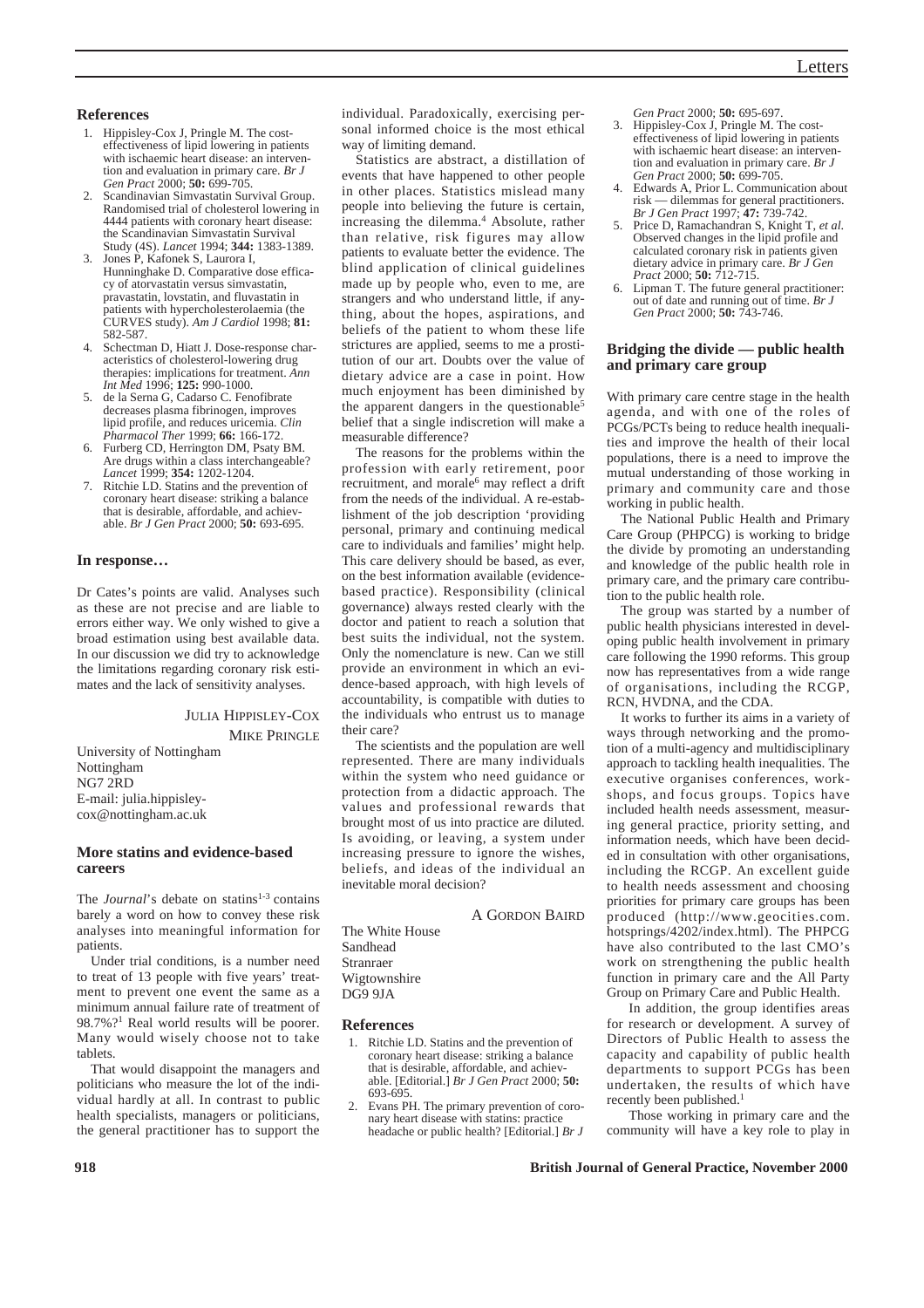assessing health needs, meeting those needs, and targeting local inequalities. Membership of the PHPCG can support you in this, provide a pre-existing network of like-minded colleagues, and give you the opportunity to be influential in a crucial area of current and future practice.

#### DAVID KNAPPER

Morecambe Health Centre Hanover Street Morecambe Lancs

JEFF NORWOOD Consultant in Public Health Nottingham Health Authority

RAYMOND JANKOWSKI East and North Hertfordshire Health Authority Charter House Parkway Welwyn Garden City AZ8 6JL

Membership enquires to Dr Judith Hooper: (ph) 01484 46000, (fax) 01484 466111.

#### **References**

1. Wright J, Gillam S, Watson M. Public<br>Health and Primary Care Groups — Where Health and Primary Care Groups will the help come from? Ph.com [www.fphm.org.uk] 1999; **1(1):** 12-13.

#### **Direct current cardioversion**

The recent paper by Houghton and colleagues (September *Journal*)1 makes some interesting points but also raises some pertinent questions, which relate both to specialists' relationships with GPs and to the role of the *Journal* in promoting primary care research.

First, is it really new knowledge that duration of atrial fibrillation (AF) is a factor in determining the success of cardioversion? I remember being taught this in the dim and distant past as a medical SHO. Perhaps it needs to be stated that it is not worth referring patients who have been in AF for more than three months but that is not the message that comes across. Indeed, the results make depressing reading irrespective of duration. Thus, even in the best case scenario only 46% of patients remained in sinus rhythm at three months. It would be interesting to know what the success rate at 12 months was. For 54% of the patients with the best chance of successful reversion to sinus rhythm they have to go through a period of rhythm instability where the chances of thrombo-embolic complications are at their highest. This has serious implications for the role of anticoagulants, even for apparently successful cardioversions. The authors have not addressed this

point at all. I cannot, therefore, understand how the authors can state as their conclusion that 'general practitioners should not hesitate in referring these patients for cardioversion'. I think GPs should have every hesitation and should seriously question the role of cardioversion at all if the success rate is so low.

Given that the date of the study is not stated, it is likely to have been quite some time ago. This is also backed up by the finding of flecainide use in study participants. One must therefore question why and how a secondary care study with a misleading conclusion came to be published in a Royal College of General Practitioners publication.

D A FITZMAURICE

The Department of Primary Care and General Practice The Medical School The University of Birmingham Birmingham B15 2TT

## **References**

1. Houghton AR, Sharman A, Pohl JEF. Determinants of successful direct current cardioversion for atrial fibrillation and flutter: the importance of rapid referral. *Br J Gen Pract* 2000; **50:** 710-711.

#### **Editor's response**

The *Journal*'s editorial board has spent some time discussing the general policy on what papers should be published. The form of words that we have adopted, and which will shortly be publicised as part of a revised 'Information for Authors', is: 'It is an international journal carrying articles of interest to workers in general practice and primary care worldwide. Priority is given to research papers asking questions of direct relevance to the care of patients.' In other words, not whether the research is done by primary care workers but whether the results matter to primary care workers. In this case, the judgement was that it did. The judgement on originality has to be guided by the expert advice of the referees but with the rider that it would be wrong for the *Journal* only to consider publishing truly original papers. Such a policy would both prevent us accepting important confirmatory evidence and also force authors to make increasingly specious claims for the originality of their work. If this paper repeated a finding well established by previous work then we have erred; but neither David Fitzmaurice nor the referees produced the relevant evidence. As for the interpretations, I welcome David Fitzmaurice's alternative, which seems equally valid. As always, the answer would, in an ideal world, depend on the patient's personal values.

DAVID JEWELL

*British Journal of General Practice*

Editor

## **Evidence-based prescribing time to issue condoms from general practice!**

Two articles in the July *Journal* reminded me of our responsibility as general practitioners to continue to push for the availability of condoms from general practice as part of our armamentarium in the provision of sexual health services. It was interesting to read an east London survey on school students' attitudes to general practice provisions of sexual health care.<sup>1</sup> One in three thought free condoms were available from general practice. (Sorry, not unless they are lucky. Is this the message we want to give in promoting appropriate teenage health care?) Meanwhile, Leeds travel agents didn't advise young men off on a stag party to Amsterdam about safe sex and condoms.2 Even if they or their peers travelling further afield had consulted their general practice, and if the message had been given, we would probably not have had the wherewithal to encourage them to practice what we preach.

I expect most people will continue to buy condoms but in primary care we need to be able to encourage safe sex and effective contraception, both in terms of discussion of technique and provision of supplies to people who for any reason, whether youth, self-consciousness, poverty or other priorities, are not accessing it yet themselves.

This summer was my first attendance at my Local Medical Committee annual conference and one of my, no doubt naïve, irritations was that the City and East London resolution of condom provision in general practice was not discussed. I am quite cynical about what governments deliver to the NHS but I have to admit to surprise and disillusion that during my 18 years in general practice, almost all within the AIDS era, while the term 'safe sex' has become core to the vocabulary of primary health care, condoms have not become routinely available from general practice. And where is the voice of general practice about this?

I've spoken to colleagues from several parts of the country and of those who have condoms available in general practice they only do so through short-term project or development funds. We had condoms in many Tower Hamlets practices through HIV monies years ago but they went when the funds were cut back, despite recommendations on teenage health. In a cashstrapped, teaching hospital-based, inner-city health economy, no further monies have been made available for general practice condom supplies.

**British Journal of General Practice, November 2000 919**